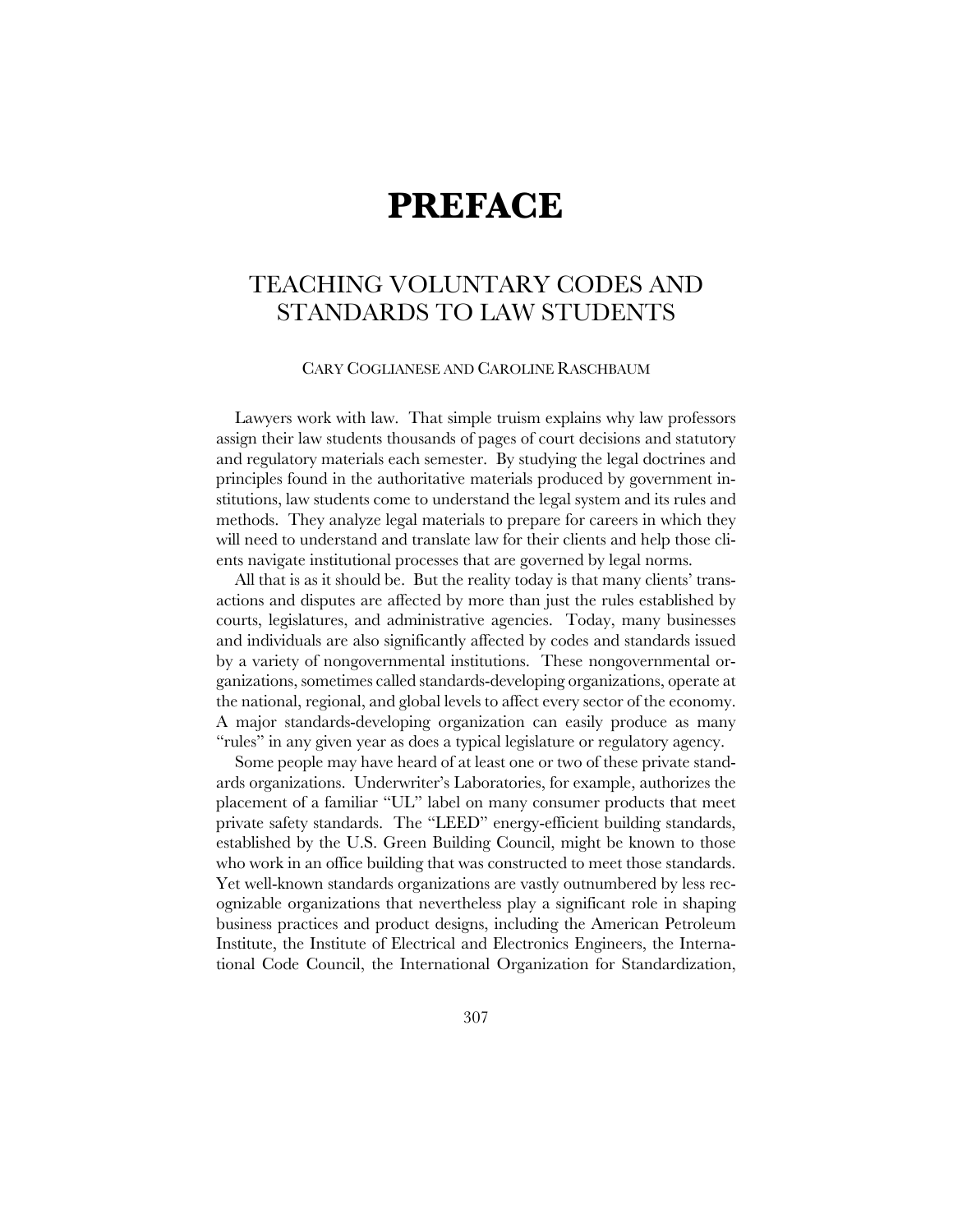the National Fire Protection Association, and ASTM International, among many others.

The codes and standards developed by these nongovernmental organizations are often considered to be "voluntary" because they are not directly backed up by the threat of civil or criminal penalties. Nevertheless, in practice, these voluntary codes and standards can shape behavior perhaps as much as any government law can. Customers—usually larger businesses purchasing from suppliers—often demand conformity with private codes and standards. The economic implications can be significant enough that businesses pay close attention to the nongovernmental codes and standards that apply within their industrial sector or area of service.

Many aspects of day-to-day life would simply not be the same without codes and standards adopted by nongovernmental entities. For example, most consumer products—literally from appliances to zipcars—would probably not work as well or as safely as they do were it not for voluntary codes and standards. Around the world, businesses are taking steps to reduce or manage their pollution in accordance with voluntary standards for environmental management. Different brands of mobile phones communicate with each other only because they are built in conformance with private interoperability standards. The physical spaces in which nearly everyone in the United States lives and works offer lifesaving protection from fires and earthquakes because they have been built to meet standards that originate in nongovernmental building codes. And the virtual spaces of the Internet in which so many reside, although initially created by government, exist today because a nongovernmental standards system establishes protocols that enable computers to interact with each other.

And yet, despite the significance of private codes and standards, most law students learn virtually nothing about them in law school. Many students likely have never even heard that such codes and standards exist at all. It is not their fault. Few if any law courses cover private codes and standards or convey anything about the role they play alongside of, and often in close interaction with, government-created law. With important exceptions, legal scholars have tended to neglect codes and standards in their research too.

The lack of attention to private codes and standards is all the more surprising because, in nearly every area of practice, legal practitioners or their clients must grapple with private codes and standards. These codes and standards find their way into the provisions of business contracts that practicing lawyers negotiate on behalf of their clients. Questions about conformity to the standards in these provisions then become fodder for contractual disputes. In tort law, the underlying duty of care is today often established by prevailing codes and standards rather than by imagining what the proverbial "reasonable" person would do. In criminal law, professional societies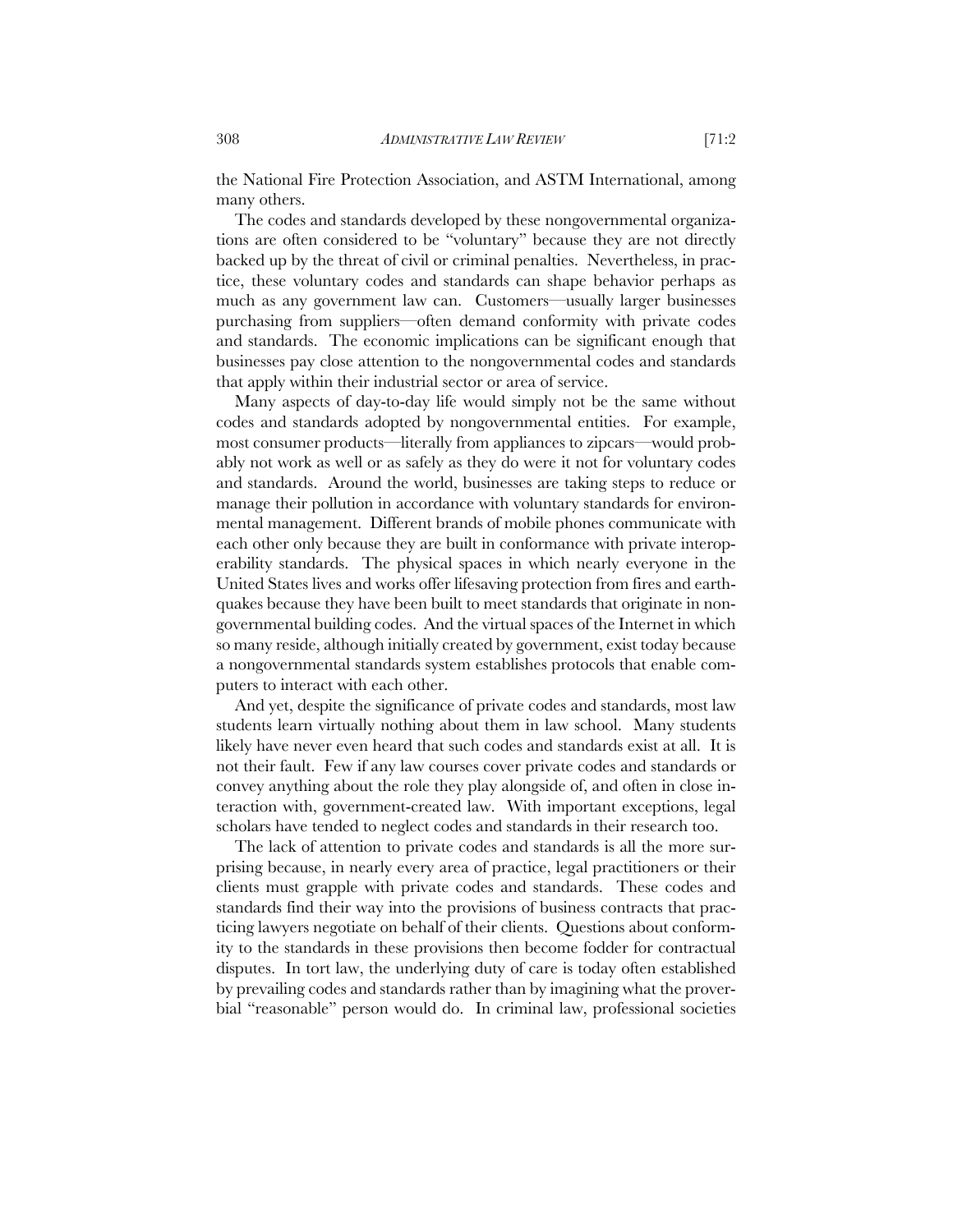have established standards for the handling and analysis of critical evidence that can have important implications for the work of prosecutors and defense attorneys.

In the field of intellectual property, private standards have led to "standard essential patents," which arise when the only way to comply with an industrywide private standard depends on the use of one firm's patented technology. Contractual schemes have developed to compel the holders of standard essential patents to grant licenses to their competitors under fair, reasonable, and non-discriminatory terms. And of course, what constitutes "fair, reasonable, and non-discriminatory" can—and, on occasion, does—become the subject of litigation.

For anyone interested in administrative and regulatory law, the private world of codes and standards offers still further implications and plenty of fascination. Just as federal agencies must follow the provisions in the Administrative Procedure Act when they make new regulations, standards-developing organizations have established comparable procedures for developing voluntary codes and standards. Admittedly, there are differences between these private organizations' procedures and public administrative procedures. The federal courts, for example, do not enforce the procedures of standards-developing organizations. But many of these organizations do submit to accreditation oversight by the American National Standards Institute (ANSI). Itself a nongovernmental organization, ANSI has established a set of essential procedural requirements that bear remarkable resemblance to the administrative procedures that government agencies must follow.

In the governmental context, the conventional wisdom holds that administrative procedures help protect against regulatory capture—a predicament that arises when businesses effectively take over governmental regulatory power and wield it to their own advantage and to the disadvantage of the public interest. Interestingly, in the context of voluntary codes and standards, businesses have literally created and effectively control the decisions of standards-developing organizations. These organizations typically operate through committees comprising engineers and other representatives of businesses within an industry. Given that voluntary codes and standards, just like government regulations, can create both winners and losers, the fact that businesses themselves participate in the process of crafting and approving voluntary codes standards raises important policy questions for society—not to mention some inherent risks to businesses under antitrust law.

At a substantive level, private codes and standards can and do bear a strong resemblance to government regulations. In fact, government regulators not infrequently conclude that private standards will work sufficiently well in addressing problems that new regulations are not needed. With the National Technology Transfer and Advancement Act of 1995, Congress has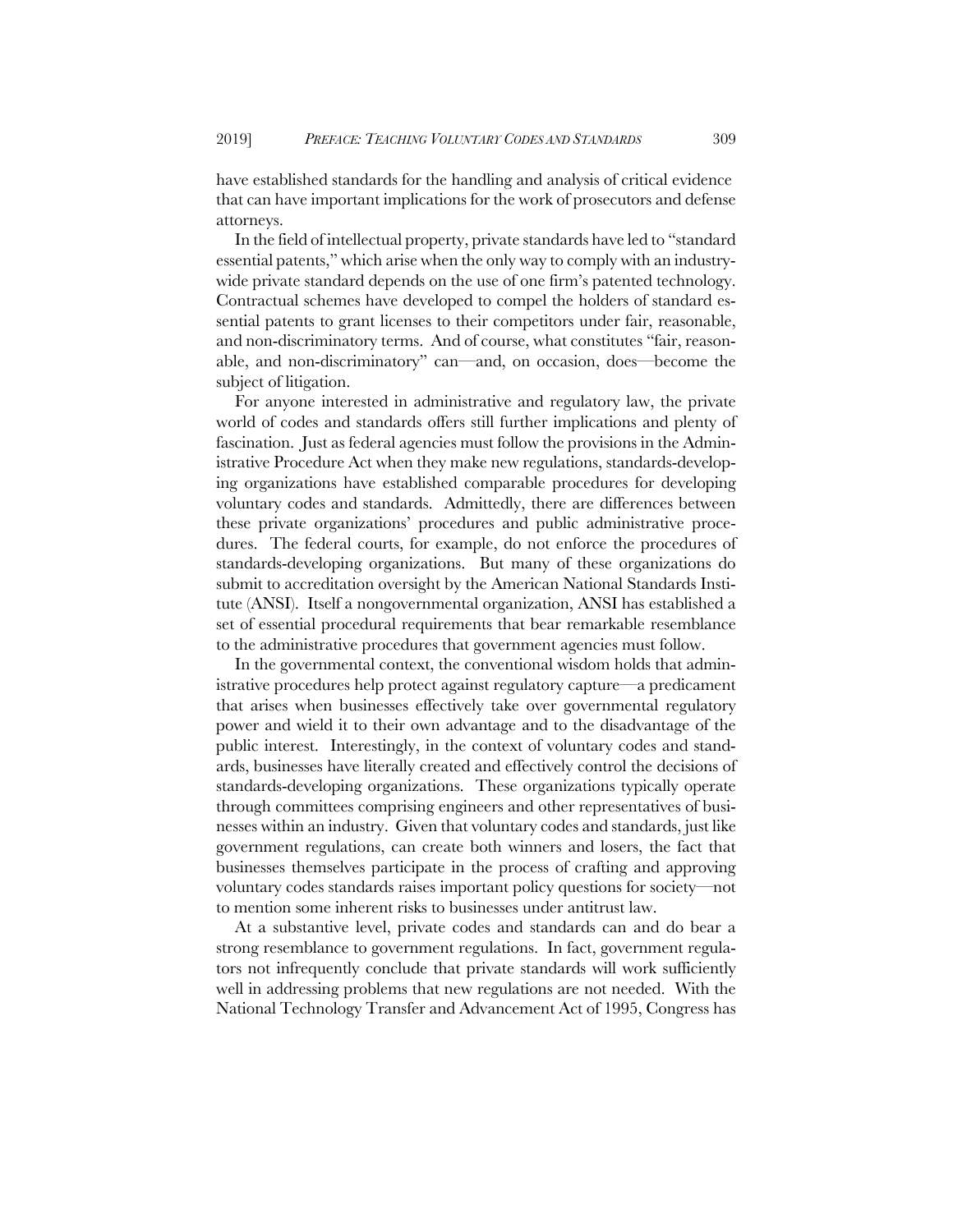encouraged agencies, whenever permissible and practical, to rely on voluntary codes and standards to achieve their regulatory objectives. Regulators sometimes like private codes and standards so much that they decide to borrow them wholesale, adopting them as part of the law. The process by which government agencies adopt private codes and standards as binding law referred to as "incorporation by reference"—not only raises questions about potential undue business influence but also about governmental transparency. Transparency becomes an issue because many private codes and standards are protected under copyright law, which precludes government agencies from reprinting the text of the private code or standard in the public law books. Instead, agencies incorporate *by reference*—literally just by referring to the private code or standard by its name or designated number. Any interested business or member of the public must often then pay a fee—and, not infrequently, a substantial one—to the private standards organization for the chance to read the text of what has become, through incorporation, the law of the land.

Private codes and standards thus raise important theoretical and practical questions. As a result, just as no law student today should go through law school without gaining at least some passing familiarity with private mediation and arbitration—that is, the world of alternative dispute resolution—no legal education should be considered complete without some exposure to private standard setting. It is for this reason that we are pleased that this issue of the *Administrative Law Review* can feature two distinctive works of legal scholarship on private standards in the pages that follow: (1) Emily S. Bremer, *When Technical Standards Meet Administrative Law: A Teaching Guide on Incorporation by Reference*, and (2) Cary Coglianese and Gabriel Scheffler, *Private Standards and the Benzene Case: A Teaching Guide*.

As indicated by the subtitles of each work, both are Teaching Guides that seek to help law faculty who wish to devote some time to private codes and standards in their existing courses. These guides can, of course, be read fruitfully on their own by any law student, law professor, or practicing lawyer who seeks to learn more about private codes and standards. But the *Administrative Law Review* also hopes that these Teaching Guides will inspire law professors to find ways to incorporate discussion of private standards into their standard courses on administrative law, regulation, or legislation. The guides should make it easy to accomplish this goal, as they provide the resources needed to build into existing courses lessons that span from brief tenminute excursions to full class sessions.

Coglianese and Scheffler's Teaching Guide probes a previously hidden facet of a widely excerpted Supreme Court case, *Industrial Union Department, AFL-CIO v. American Petroleum Institute*—commonly known as the Benzene Case. Many leading textbooks in administrative law, environmental law, and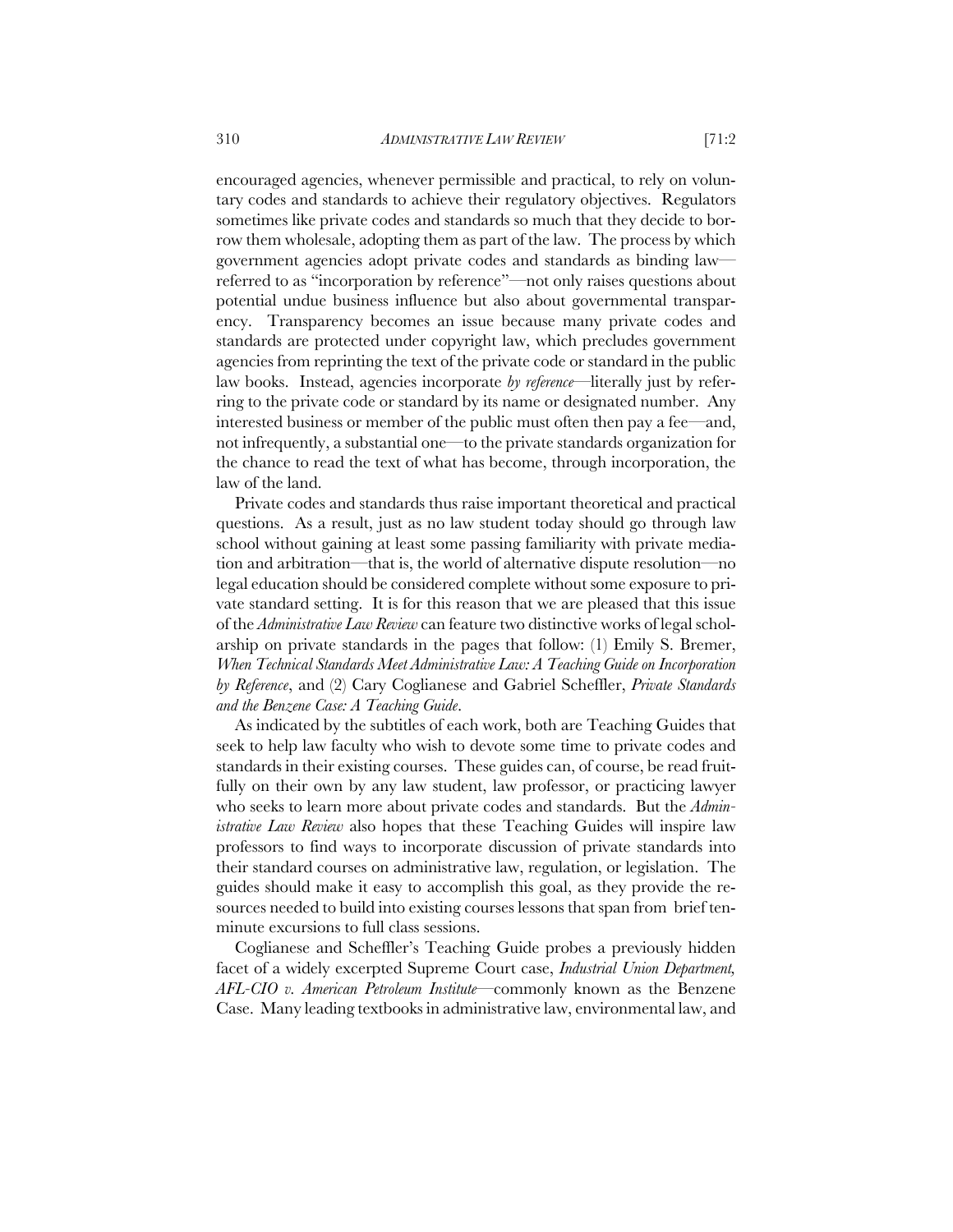statutory interpretation excerpt the Court's opinion in this canonical case. Interestingly, that opinion mentions an early private standard that was eventually incorporated by reference into the Occupational Safety and Health Administration's (OSHA's) limit on workplace exposure to benzene. Yet the casebooks never explain the Court's reference—nor use it as a springboard for any consideration of private standards.

The traditional rationale for studying the Benzene Case has been to learn about the nondelegation doctrine, statutory interpretation, and risk regulation. Coglianese and Scheffler's Teaching Guide will help law teachers expand their treatment of the Benzene Case by using it also as a teachable moment about private standards. Along the way, Coglianese and Scheffler tell the intriguing, yet previously untold, story of how OSHA transformed a private standard into public law while bypassing the usual rulemaking procedures that ordinarily apply to federal agencies. Their Teaching Guide shows how the Benzene Case can be used not merely for a window into traditional issues surrounding the delegation of authority to administrative agencies, but also for the consideration of important questions about the role of—and limits on—private actors' involvement in creating law.

Bremer's Teaching Guide takes a still deeper dive into agencies' practice of incorporation by reference. Transparency is the animating question running throughout her comprehensive guide. She asks at the outset how agencies can lawfully get away with creating law by mere reference to outside texts created by private, interested actors. It turns out that the answer can be found in a single sentence in (perhaps ironically) the Freedom of Information Act which deems an agency rule to have been published in the *Federal Register* as long as it is "reasonably available" to those affected by it. But that answer only raises other questions, such as: Is a rule "reasonably available" if its actual text is protected by a copyright held by a private standards-developing organization?

Bremer explains how incorporation by reference raises questions of administrative law, statutory interpretation, and the law of intellectual property. She encourages faculty to invite their students to consider whether copyright law should prevail over the public's right to free access to the law. But then she also encourages faculty to invite their students to consider what might result if the government failed to respect intellectual property in this context—especially if standards-developing organizations rely on copyright fees as a major source of their funding. Bremer's Teaching Guide provides the foundation for instructors to lead lively classroom debates over tradeoffs between governmental transparency and intellectual property, and between private standardization and public access to law.

Both Teaching Guides—by Bremer, and by Coglianese and Scheffler are highly flexible. They can be used in a variety of law school courses, and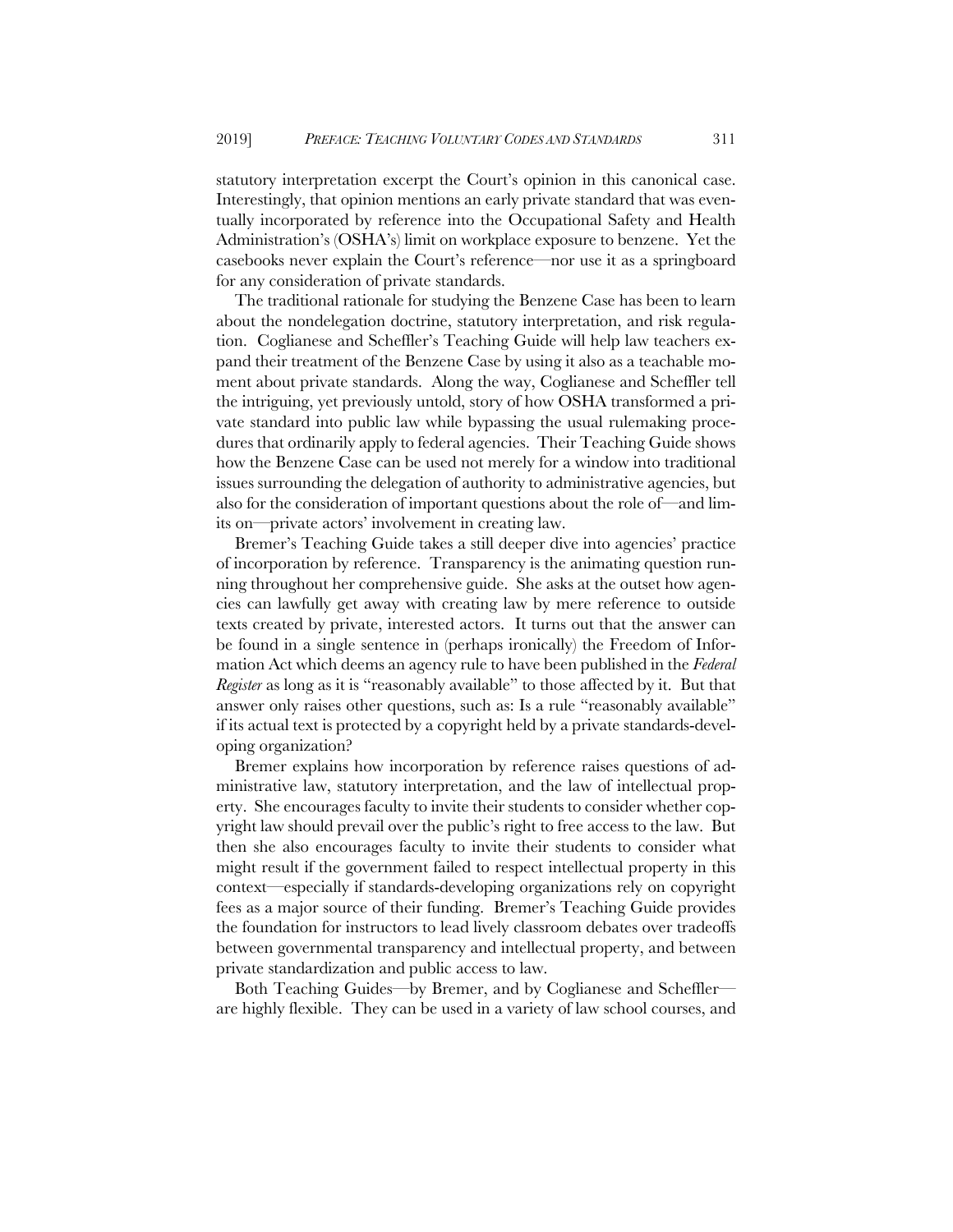they each give instructors multiple options for organizing and presenting material. Each are replete with discussion questions and lesson plans. In addition, a companion website—*www.codes-and-standards.org*—contains freely downloadable videos, PowerPoint slides, and other resources that accompany each Teaching Guide and can be used or adapted by faculty as needed to suit their own teaching objectives and methods.

The two Teaching Guides published here are actually part of a larger collection of curricular materials produced by the Penn Program on Regulation (PPR) at the University of Pennsylvania Law School. In addition to a compendium of other readings and background information on voluntary codes and standards, PPR's website also includes teaching materials on standard essential patents—including an original case study on litigation between Microsoft and Motorola—and materials on federal preemption issues raised by private energy efficiency standards incorporated into state and local building codes.

PPR's overall project was supported by the National Institute of Standards and Technology (NIST) within the U.S. Department of Commerce. NIST has for years supported the development of curricular material on codes and standards within engineering schools. PPR's project was the first one in which NIST supported the development of curricular materials specifically geared toward law students. (NIST's support, of course, is subject to its standard disclaimer that it does not necessarily endorse these or any materials prepared by outside researchers.)

In publishing Teaching Guides on both the Benzene Case and incorporation by reference, the *Administrative Law Review* seeks to foster greater awareness of the important world of private standards. The journal's editors believe that, in creating their respective Teaching Guides, Professors Bremer, Coglianese, and Scheffler address a major gap in the average law student's legal education, especially in administrative law. Most administrative law courses broach themes of government transparency, the public's ability to influence and access the law, and the dangers of regulatory capture. The incorporation by reference of private standards directly implicates these three themes, and yet the typical administrative law course does nothing to explore private standards or how they affect the law. These issues deserve greater attention in both legal scholarship and legal education.

The Teaching Guides published in this issue of the *Administrative Law Review* set out not only to educate our readers but also to create a way to institutionalize attention to private standards for future law school courses in administrative law. This level of sustainability is something that the typical law review article probably cannot realistically aspire to achieve. But with the *Administrative Law Review*'s wide readership, its editors saw great value in di